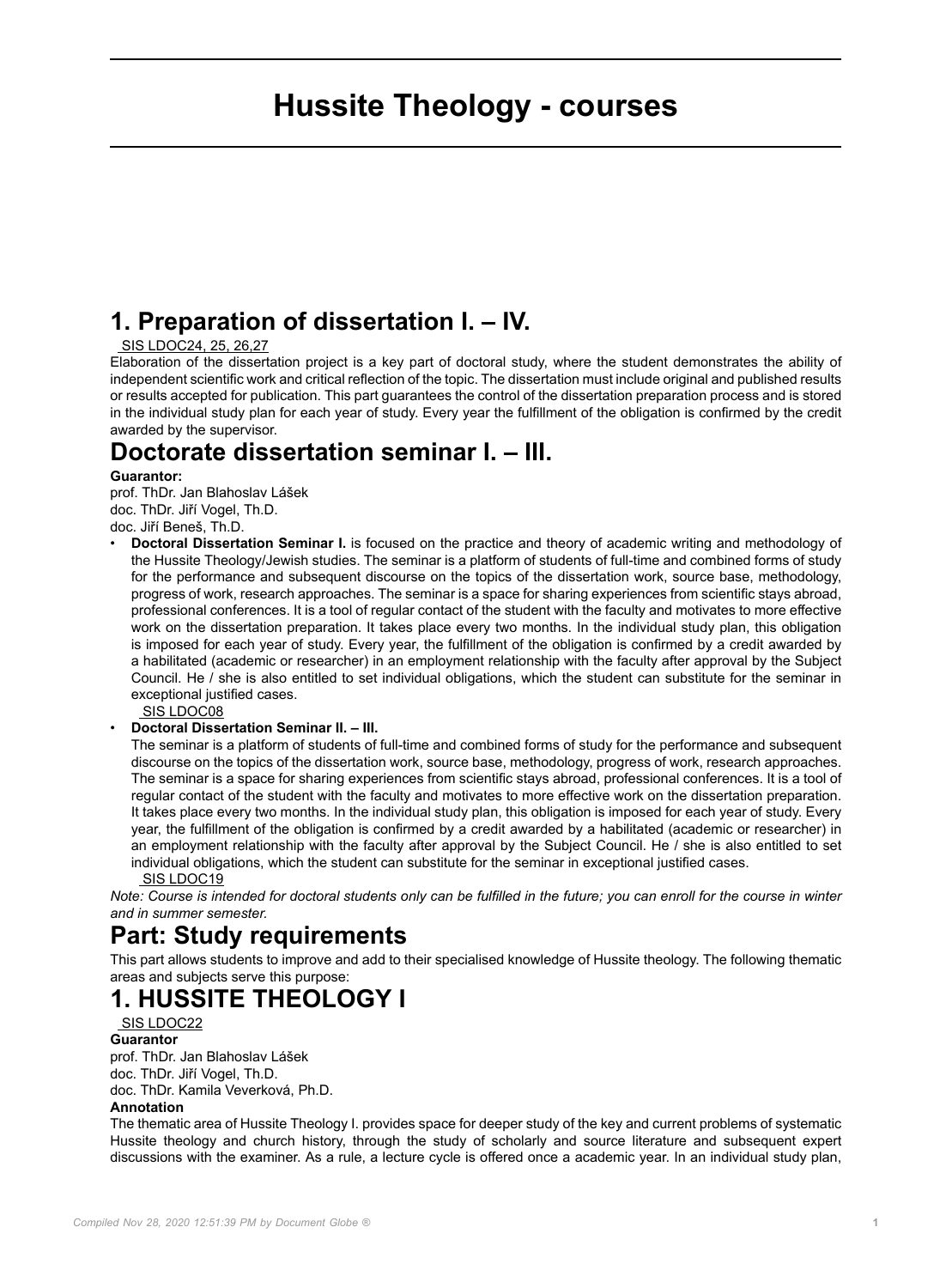this obligation is imposed once per standard length of study and is usually planned to be completed by and including the third year of study. Fulfillment of the obligation is confirmed by an exam with the result passed by the examiner.

# **STUDY CIRCUITS FOR A PARTICLE DOCTOR'S TEST FROM CHURCH HISTORY**

### **Tour 1: HISTORIOGRAPHY OF THE CZECH REFORMATION - CHURCH REFORM IN THE 14th CENTURY**

Master J. Hus; Hussite directions; Czech and European Reformation. Different views and concept, source base. **Literature**

- Fr. Kutnar, J.Marek: Přehledné dějiny českého a slovenského dějepisectví, Praha 1997.
- Soukup P., Jan Hus-život a smrt kazatele, Praha 2015.
- Novotný V., Náboženské hnutí české ve 14. a 15. století, Praha 1915.
- Vooght Paul, L´herésie de Jean Hus, Louvain 1995 (2. vyd.), česky v Theologické revue 1997-2002.

#### **Tour 2: REFORM CURRENCIES IN THE CATHOLIC CHURCH IN THE 17th - 19th CENTURY - THEIR EVALUATION IN THE SPECIAL LITERATURE**

Vatican Council I and its reaction in the mirror of theology, philosophy and history; Evaluation of modernism as a whole and in individual language areas, including the source base.

#### **Literature**

- Kaňák M., Z dějin světových zápasů o pokrok na poli náboženském. 1. Katolický modernismus, Praha 1961.
- Budoucnost modernismu? Usp. I. Dolejšová a P. Hradílek, Praha 1999.

# **STUDY CIRCUITS FOR A PARTICLE DOCTOR'S TEST FROM SYSTEMATIC THEOLOGY**

#### **Guarantor**

doc. ThDr. Jiří Vogel, Th.D.

#### **Literature**

- JOEST, Wilfried. Dogmatik. Band 1., Die Wirklichkeit Gottes. 2. Aufl. Göttingen : Vandenhoeck & amp; Ruprecht, 1987. 341 s.
- JOEST, Wilfried. Dogmatik. Band 2., Der Weg Gottes mit dem Menschen. 2. Aufl. Gőttingen : Vandenhoeck & Ruprecht, 1990. 356 s.
- KORSCH, Dietrich. Dogmatik im Grundriß : eine Einführung in die christliche Deutung menschlichen Lebens mit Gott. Tübingen : Mohr Siebeck, 2000. 293 s.
- OTT, Heinrich, OTTE, Klaus. Die Antwort des Glaubens: Systematische Theologie in 50 Artikeln. 3. Auflage, Stuttgart: Kohlhammer, 1999. 544 s.
- RAHNER, Karl. Základy křesťanské víry. Přel. K. Říha et al. 2. vyd. Svitavy: Trinitas, 2004. 643 s.
- TILLICH, Paul. Systematic Theology, Vol. I. III. Chicago: University of Chicago Press, I. 1973, II. 1975, III. 2011, I. 312 s., II. 195 s., III. 441 s.
- WENZ, Gunther. Religion. Aspekte ihres Begriffs und ihrer Theorie in der Neuzeit. Göttingen: Vandenhoeck & Ruprecht, 2005. 275 s. (Studium Systematische Theologie Bd. 1).
- WENZ, Gunther. Offenbarung. Problemhorizonte moderner evangelischer Theologie. Göttingen: Vandenhoeck & amp; Ruprecht, 2005. 285 s. (Studium Systematische Theologie Bd. 2).
- WENZ, Gunther. Kirche. Perspektiven reformatorischer Ekklesiologie in ökumenischer Absicht. Göttingen: Vandenhoeck & amp; Ruprecht, 2005. 284 s. (Studium Systematischer Theologie Bd. 3).
- WENZ, Gunther. Gott : implizite Voraussetzungen christlicher Theologie. Göttingen: Vandenhoeck & Ruprecht, 2007. 320 s. (Studium Systematische Theologie Bd. 4).

*Note: Course is intended for doctoral students only can be fulfilled in the future; you can enroll for the course in winter and in summer semester.*

# **2. HUSSITE THEOLOGY II**

#### [SIS LDOC](https://is.cuni.cz/studium/eng/predmety/index.php?id=779c7b48f927277d1200b59fbd3cb1d9&tid=&do=predmet&kod=LDOC23)

**Guarantor** doc. Jiří Beneš, Th.D. prof. ThDr. Ján Liguš, Ph.D. doc. PhDr. Jiří Pavlík, Ph.D.

#### **Annotation**

Thematic area of Hussite theology II. provides a space for deeper study of key and current issues of biblical and practical theology through the study of scholarly and source literature and subsequent expert discussions with the examiner. As a rule, a lecture cycle is offered once a academic year. In an individual study plan, this obligation is imposed once per standard length of study and is usually planned to be completed by and including the third year of study.

### **STUDY CIRCUITS FOR THE BIBLIC TEOLOGY**

**Guarantor**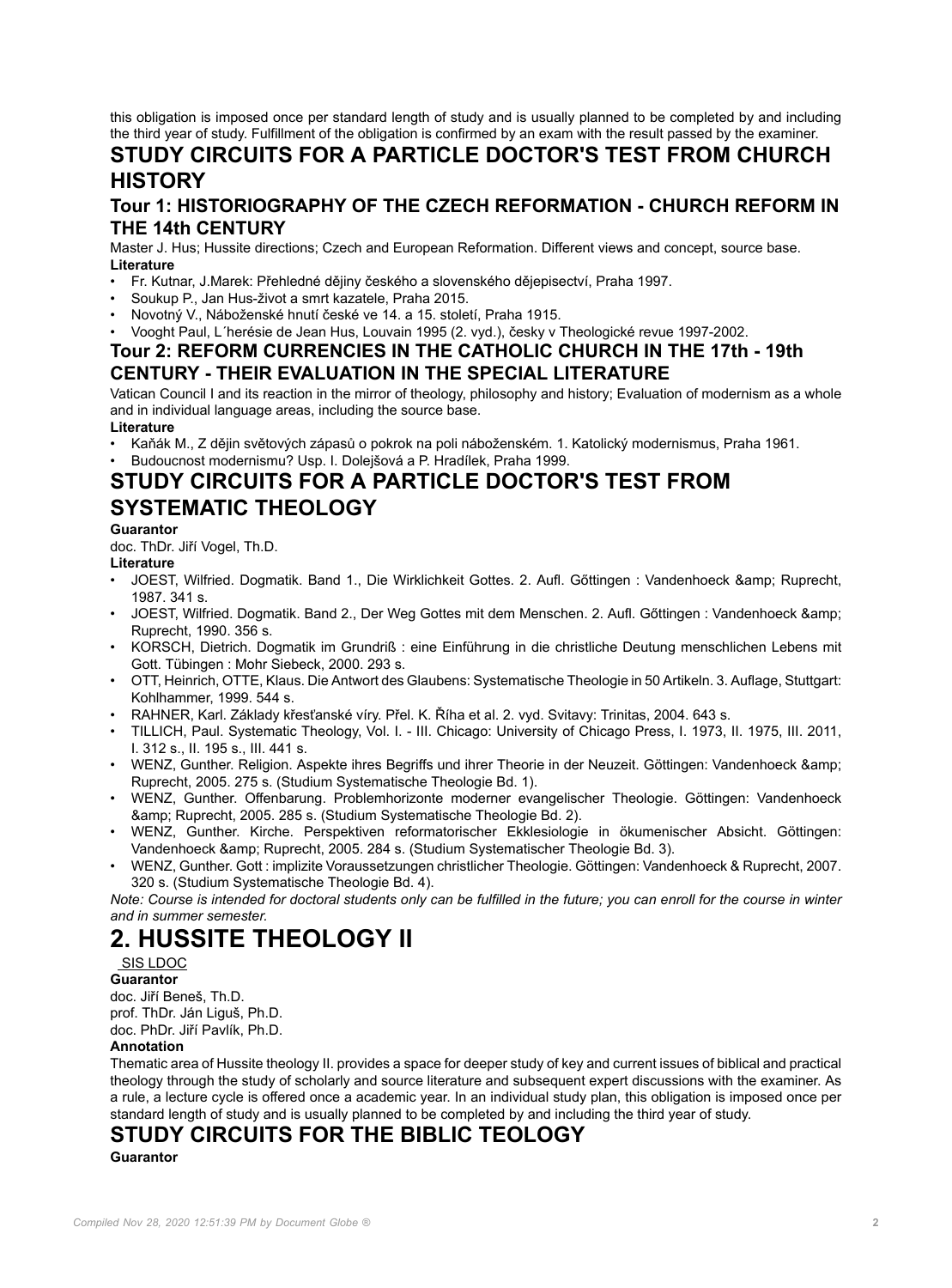doc. Jiří Beneš, Th.D. doc. PhDr. Jiří Pavlík, Ph.D.

# **Tour 1: Theology of Tanach**

History of the field. Theological concept in the 20th century. Methodology of selected work.

#### **Literature**

- RAD, Gerhard von. Old Testament theology. Volume 1., The theology of Israel's historical traditions. 5. ed. London: SCM, 1985. 483 s.
- RAD, Gerhard von. Old Testament theology. Volume 2, The theology of Israel's prophetic traditions. 5. ed. London: SCM, 1985. xiii, 470 s. ISBN 0-334-01183-3. nebo

RAD, Gerhard von. Theologie des Alten Testaments. Bd. 1, Die Theologie der geschichtlichen Überliefsrungen Israels. 4. Aufl. Berlin: Evangelische Verlagsanstalt, 1969. 511 s.

• RAD, Gerhard von. Theologie des Alten Testaments. Bd. 2, Die Theologie der prophatischen Überlieferungen Israels. 5., durchgesch. und verbass. Aufl. Berlin: Evangelische Verlagsanstalt, 1969. 474 s.

#### **Tour 2: Theology of New Testament**

History of the field. Theological concept in the 20th century. Methodology of selected work. **Literature**

- HATINA, T.R. Novozákonní teologie a hledání její závažnosti. Praha: Karolinum, 2018.
- MARGUERAT, D. (ed.). Úvod do Nového zákona. Historie, písmo, teologie. Jihlava: Mlýn, 2014.
- POKORNÝ, P. HECKEL, U. Úvod do Nového zákona. Přehled literatury a teologie. Praha: Vyšehrad, 2013.
- The doctoral student will study one of the following publications:
- KOTROSITS, M. Rethinking Early Christian Identity. Affect, Violence, and Belonging. Fortress Press, 2015.
- LIEU, J.M. Christian Identity in the Jewish and Graeco-Roman World. Oxford University Press, 2004.
- WENDEL, S. Scriptural Interpretation and Community Self-Definition in Luke-Acts and the Writings of Justin Martyr. Supplements to Novum Testamentum. Leiden - Boston: Brill, 2011.

# **STUDY CIRCUITS FOR THE PRACTICAL TEOLOGY**

#### **Guarantor**

prof. ThDr. Ján Liguš, Ph.D.

#### **Literature**

#### **Tour 1**

- Ján Liguš, Tomáš Butta, Pavel Kolář a kol. Homiletika: Kazatelství v kontextu tradice a přítomnosti. Studie z homiletiky, 1. Vydání. Chomutova: Nakladatel L. Marek pro UK v Praze Husitskou teologickou fakultu, 2014, 318 s. ISBN 978-80-87127-69-8.
- Ján Liguš a kol. Náboženská výchova a výuka. Sborník. Brno: Nakladatelství L. Marek, Husitská teologická fakulta UK. Katedra praktické teologie, ekumenismu a mezilidské komunikace, 2005, 172 s. ISBN 80-86263-59-2.

### **Tour 2**

The doctoral student will study one of the following works of practical theology:

- Handbuch der Praktischen Theologie. Erster Band. Die Praktische Theologie (Einführung). Gestalt, Aufbau und Ordnung der Kirche, Zur Person des Kirchlichen Amtsträgers, Erster Band. Bearbeitet von Heinrich Ammer, Jürgen Henkys et alii, Evangelische Verlagsanstalt Berlin, 1975. Ke studiu navrhuji části: 1-3 , tj. Stránky 7-227 Lizenz 420 205-8-75.
- Franz Xaver Arnold Karl Rahner et alii: Handbuch der Pastoraltheologie, Praktischer Theologie und der Kirche in ihrer Gegenwart, Band 1, 2.Zweite überarbeitete Auflage, Herder Verlag Freiburg in Breisgau, 1970, s. 249-293.
- Stephen Pattison. The Challenge of Practical Theology. Selected Essays, 2007, 304 pp. ISBN 978-1-84310-453-7 .
- Practical Theology in a Multidisciplinary Context. Edited by David Willows and John Swinton, 2001, 224 pp. ISBN 978-1-85302-892-2.
- Otto Haendler. Grundriss der Praktischen Theologie. Alfred Töpelmann, Berlin W 35, 1957, s. 1-143, jde o : I.Kapitel, II.Kapitel.

*Note: Course is intended for doctoral students only can be fulfilled in the future; you can enroll for the course in winter and in summer semester.*

# **3. Source language**

The student must sit an examination in one source language, in that they may choose between Greek and Hebrew.

### **Examination from Hebrew Language (HTD)**

 [SIS LDOC14](https://is.cuni.cz/studium/eng/predmety/index.php?id=779c7b48f927277d1200b59fbd3cb1d9&tid=&do=predmet&kod=LDOC14) **Guarantor** doc. Jiří Beneš, Th.D. doc. PhDr. Bedřich Nosek, CSc. **Annotation**

In an individual study plan, this obligation is imposed once per standard length of study and is usually planned to be completed by and including the third year of study. The student is obliged to pass the exam from one source language,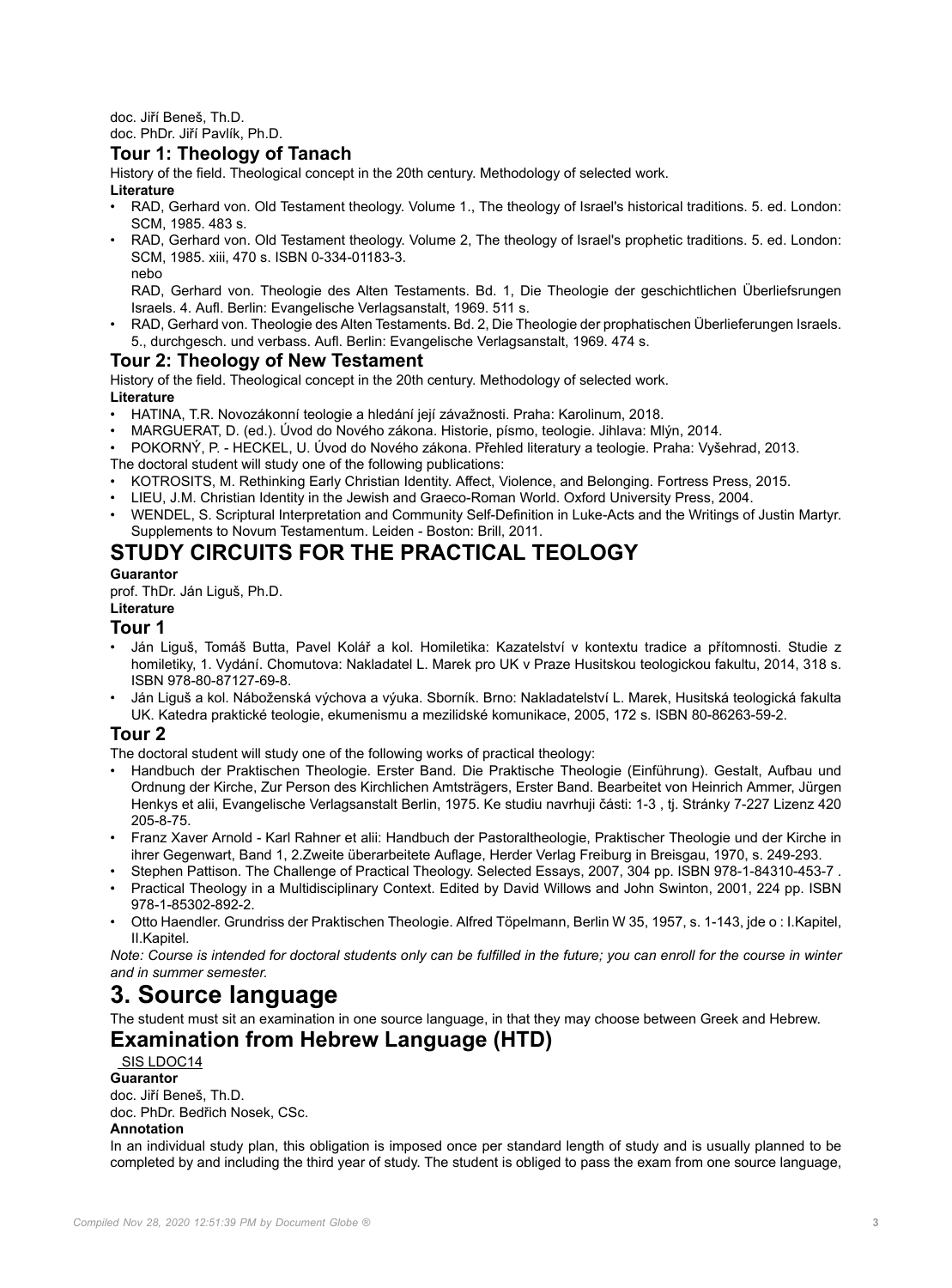with the choice between Greek and Hebrew. Fulfillment of the obligation is confirmed by an exam with the result passed by the examiner. The aim is to equip PhD students for independent preparation for the Greek or Hebrew exam. The doctoral student works with lexicographical, grammar and literature. He / she consults the given test substance individually with the lecturer. The exam consists of reading, translating and grammatical interpretation of a given text from the Bible or another source text depending on the topic of the dissertation. The aim is to equip PhD students for independent preparation for the Hebrew language exam. The doctoral student works with lexicographical, grammar and literature. He / she consults the given test substance individually with the lecturer. The exam consists of reading, translating and grammatical interpretation of a given text from the Old Testament or from another source text also depending on the topic of the dissertation.

#### **Syllabus:** Lectors

#### **Requirements to the exam**

Hebrew Language Examination Requirements:

#### Grammatical Analysis of Text Dt 1-6

#### **Literature**

- Biblia Hebraica Stuttgartensia (např. 1984)
- Wilhelm Gesenius: HEBRÄISCHES UND ARAMÄISCHES HANDWÖRTERBUCH ÜBER DAS ALTE TESTAMENT (např. Berlin 1954)
- Blahoslav Pípal: Hebrejsko-český slovník ke Starému zákonu (např. Praha 1974)
- O.Klíma, S.Segert: Mluvnice hebrejštiny a aramejštiny (Praha 1956)

*Note: course is intended for doctoral students only can be fulfilled in the future you can enroll for the course in winter and in summer semester*

# **Examination in New Testament Greek**

#### [SIS LDOC05](https://is.cuni.cz/studium/eng/predmety/index.php?id=779c7b48f927277d1200b59fbd3cb1d9&tid=&do=predmet&kod=LDOC05) **Guarantor**

doc. PhDr. Jiří Pavlík, Ph.D.

#### **Annotation**

In an individual study plan, this obligation is imposed once per standard length of study and is usually planned to be completed by and including the third year of study. The student is obliged to pass the exam from one source language, with the choice between Greek and Hebrew. Fulfillment of the obligation is confirmed by an exam with the result passed by the examiner. The aim is to equip PhD students for independent preparation for the Greek or Hebrew exam. The doctoral student works with lexicographical, grammar and literature. He / she consults the given test substance individually with the lecturer. The exam consists of reading, translating and grammatical interpretation of a given text from the Bible or another source text depending on the topic of the dissertation. The student prepares independently for the exam in the Greek language. The doctoral student works with lexicographical, grammar and literature. He / she consults the given test substance individually with the teacher. The exam consists of reading, translating and grammatical interpretation of a given text from the New Testament or from another source text.

#### **Requirements to the exam:** Lector

#### **Literature**

Compulsory study literature

- BARTOŇ, Josef. Uvedení do novozákonní řečtiny. 4. vydání. Praha: Koniasch Latin Press, 2004. XII, 164 s. ISBN 80-86791-17-3.
- Novum Testamentum Graece. Post Eberhard et Erwin Nestle; communiter ediderunt Barbara et Kurt Aland, Johannes Karavidopoulos, Carlo M. Martini, Bruce M. Metzger; apparatum criticum novis curis elaboraverunt Barbara et Kurt Aland una cum Instituto Studiorum Textus Novi Testamenti Monasterii Westphaliae. Editione vicesima septima revisa. Stuttgart: Deutsche Bibelgesellschaft, 2001. [13], 89\*, [3], 812 s.: mapy + příloha. ISBN 3-438-05100-1. (nebo novější vydání)
- PAVLÍK, Jiří MUCHNOVÁ, Dagmar. Základy gramatiky novozákonní řečtiny [on-line]. c2016. Dostupné na http:// greek.herme.net/.

Optional study aids

Mobilní aplikace &quot: Novozákonní řečtina " pro iOS a Android.

Additional and auxiliary literature

- NIEDERLE, Jindřich NIEDERLE, Václav VARCL, Ladislav. Mluvnice jazyka řeckého. 2. vydání. Praha: Scriptum, 1993. 288 s. ISBN 80-85528-24-X.
- PRACH, Václav SCHULZ, Jaroslav Gustav. Řecko český slovník. Attické tvary slovesné podle nápisů a rukopisů. 2. vydání. Praha: Vyšehrad, 2005. 728 s. ISBN 80-7021-796-0.
- SOUČEK, Josef Bohumil. Řecko český slovník k Novému zákonu. 6. vydání. Praha: Kalich, 2003. 374 s. ISBN 80-7017-853-1.
- TICHÝ, Ladislav. Slovník novozákonní řečtiny. 1. vydání. Olomouc: Nakladatelství Burget, 2001. XII s., 192 s. ISBN 80-902798-5-6.

*Note: course is intended for doctoral students only can be fulfilled in the future you can enroll for the course in winter and in summer semester*

# **4. Foreign language**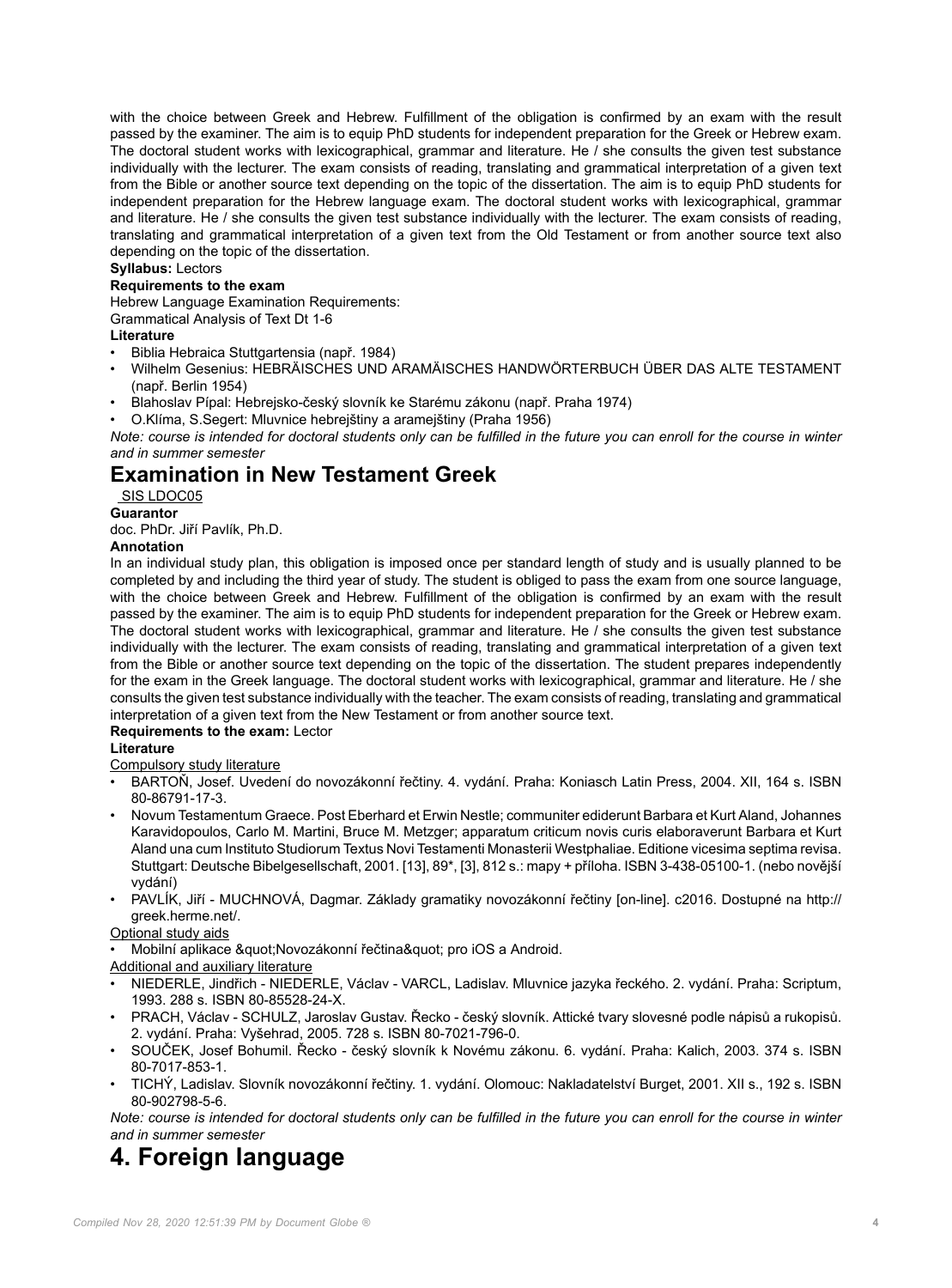The students are obliged to sit an examination in one world language, in that they may choose between English and German.

# **Examination from English Language**

#### [SIS LDOC06](https://is.cuni.cz/studium/eng/predmety/index.php?id=779c7b48f927277d1200b59fbd3cb1d9&tid=&do=predmet&kod=LDOC06)

**Guarantor**

Gerald Robert Ostdiek, BA, M.A., Ph.D. JUDr. ThDr. Mgr. Květoslav Tomáš Krejčí, M.Phil., Ph.D., Ph.D.

#### **Annotation**

In an individual study plan, this obligation is imposed once per standard length of study and is usually planned to be completed by and including the third year of study. Fulfillment of the obligation is confirmed by an exam with the result passed by the examiner. The course confirms the active knowledge of one world language (English or German) at least at the C1 level. Students must be able to present research results in writing and orally. Reading professional texts related to the topic of the dissertation, processing of annotations of specialized literature on the topic of the dissertation. **Syllabus:** Lectors

#### **Literature**

- Strettiová, Terezie Josefa, OP. Anglicko český teologický slovník. 3. vydání. Praha: Karolinum, 2004. 82 s. ISBN 80-246-0867-7.
- Fronek, Josef. Velký anglicko-český a česko-anglický slovník. 1. vydání. Voznice: Leda, 2007. 1576 s. ISBN 978-80-7335-114-4
- Good News Bible: Today's English Version. [S.l.]: United Bible Societies, 1990. 931 s. ISBN 0-564-00421-9.

*Note: course is intended for doctoral students only can be fulfilled in the future you can enroll for the course in winter and in summer semester*

# **Examination from German Language**

 [SIS LDOC07](https://is.cuni.cz/studium/eng/predmety/index.php?id=779c7b48f927277d1200b59fbd3cb1d9&tid=&do=predmet&kod=LDOC07)

#### **Guarantor**

Ing. Dagmar Pavlíková

#### **Annotation**

In an individual study plan, this obligation is imposed once per standard length of study and is usually planned to be completed by and including the third year of study. Fulfillment of the obligation is confirmed by an exam with the result passed by the examiner. The course confirms the active knowledge of one world language (English or German) at least at the C1 level. Students must be able to present research results in writing and orally. Reading professional texts related to the topic of the dissertation, processing of annotations of specialized literature on the topic of the dissertation. **Syllabus**

#### 1) The PhD student selects one of several texts available in Moodle UK. The selected text will be analyzed in the form of a presentation and presentation on one and a half or two A4 standard pages in written form. He then proves his or her language skills orally.

2) He will receive a professional text in the range of two A4 pages directly at the exam and prepare a short presentation and explanation of this professional text within 30 - 40 minutes.

3) The last part of the exam is to read and understand the old German text written by the curator (Kurrentschrift). **Literature**

- Dreyer, Hilke Schmitt, Richard. Lehr- und Übungsbuch der deutschen Grammatik. 1. vydání. Ismaning: Max Hueber Verlag, 2000. 360 s., 2 s. přílohy. ISBN 3-19-007255-8.
- Lösungsschlüssel zum Lehr- und Übungsbuch der deutschen Grammatik. 1. Auflage. Ismaning: Max Hueber Verlag, 2001. 68 s. ISBN 3-19-107255-1.
- Pavlíková, Dagmar. Malý německo český a česko německý teologický slovník A Z. 1. vydání. Brno: L. Marek, 2002. 48 s. ISBN 80-86263-29-0.

*Note: course is intended for doctoral students only can be fulfilled in the future you can enroll for the course in winter and in summer semester*

# **Part: Specialised activities**

This part allows students to master skills in relation to research activities through other specialised activities.

### The following serve this purpose:

# **1. Placement abroad**

#### [SIS LDOC28](https://is.cuni.cz/studium/eng/predmety/index.php?id=779c7b48f927277d1200b59fbd3cb1d9&tid=&do=predmet&kod=LDOC28)

An internship abroad provides students with the opportunity to gain international experience in their field. The student is obliged to complete an internship abroad for a minimum of three months. In justified cases, the Subject Area Board may dismiss the traineeship or decide to adequately fulfill this obligation in another form. (The reasonableness of the application is always considered taking into account the specific situation of the doctoral student, eg a student of combined studies, a student caring for a close person, a student bound by specific obligations towards the employer, a disabled student, etc.) one-month internship supplemented by active participation in 2 international seminars or 2 international conferences with publications (professional article, conference proceedings, etc.).